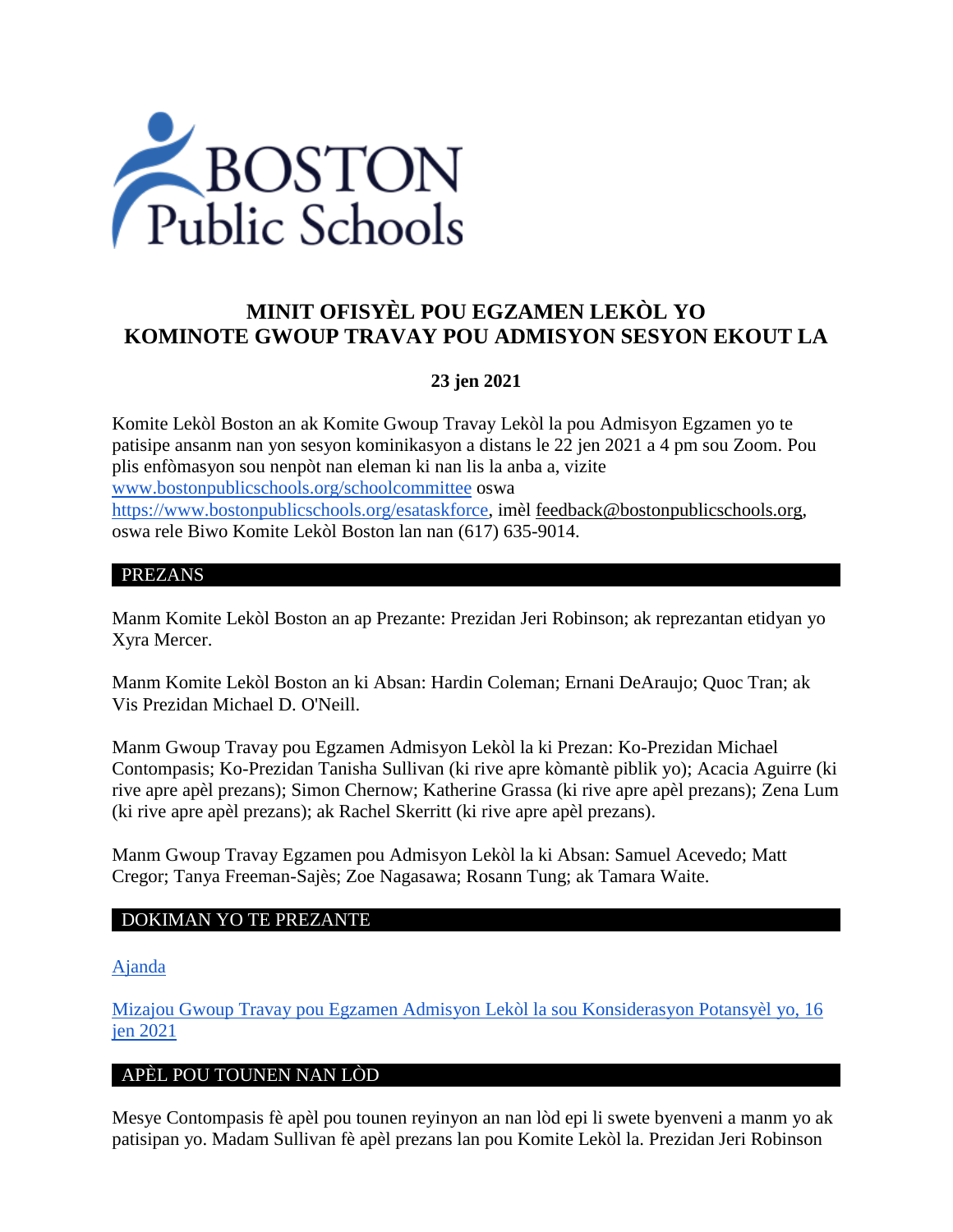**Komite Lekòl Boston an ak Gwoup Travay Lekòl la pou Egzamen Admisyon kominote Sesyon kominikasyon a Adistans lan Zoom** *23 jen 2021*

ak reprezantan etidyan yo Xyra Mercer te prezan. Hardin Coleman, Ernani DeAraujo, Quoc Tran, ak Vis Prezidan Michael D. O'Neill te absan. Madam Parvex te fè apèl prezans pou gwoup travay la. Ko-Prezidan Michael Contompasis ak Simon Chernow te prezan. Ko-Prezidan Tanisha Sullivan, Acacia Aguirre, Katherine Grassa, Zena Lum ak Rachel Skerritt te rive apre apèl prezans lan. Samuel Acevedo, Matt Cregor, Tanya Freeman-Wisdom, Zoe Nagasawa, Rosann Tung, ak Tamara Waite te absan.

Misye Contompasis te anonse ke sèvis entèpretasyon similtane yo disponib an Panyòl, Kreyòl Ayisyen, Cabo Verdean, Vyetnamyen, Kantonèz, Mandaren, Pòtigè, Somalyen ak Arab; entèprèt yo prezante tèt yo epi yo te bay enstriksyon nan lang natif natal yo sou fason pou jwenn aksè nan entèpretasyon similtane lè w ap chanje chanèl Zoom la. Li te ekskize l ke Komite a pa t kapab rive jwenn entèpretasyon pou Lang siy Ameriken (ASL) an pou sesyon an. Li te eksplike ke demann pou entèprèt ASL yo te ogmante anpil pandan pandemi an kòm plis etablisman piblik yo vin ap òganize reyinyon adistans. BPS kontinye ap travay ak patnè eta li yo sou pwoblèm sa a. Anplwaye yo te aktive fonksyon ki te ajoute soutit anba a.

Madam Robinson te remèsye Task Force la pou travay yo a. Li ankouraje moun yo pou yo li mizajou sou domèn potansyèl pou konsiderasyon ke Gwoup Travay la te prezante bay Komite Lekòl la le 16 jen. Gwoup Travay la pral prezante dènye rekòmandasyon règleman li yo bay Komite Lekòl la le 30 jen. Komite a pral vote sou yon egzamen final pou règleman admisyon lekòl yo nan dat 14 jiyè. Li te mande moun ki pran lapawòl yo pou yo kenbe respè e li te di ke diskou vilgè yo te entèdi.

## KÒMANTÈ JENERAL PUBLIC LA

- Steve Yang, yon rezidan West Roxbury, yon paran nan St Mary of Assumption School, te bay temwayaj konsènan konpozisyon Gwoup Travay pou Egzamen Admisyon Lekòl yo.
- Anna Dore, yon rezidan West Roxbury, yon paran nan Kilmer K-8 School, te bay temwayaj konsènan priyorite seleksyon an nan yon pwosesis admisyon pa lotri.
- Mike Heichman, yon rezidan Dorchester, ki se manm Boston Education Justice Alliance (BEJA), te bay temwayaj an favè elimine egzamen lekòl yo.
- Patricia Kinsella, yon rezidan Northfield, te bay temwayaj konsènan itilizasyon rezilta tès yo nan pwosesis admisyon an.
- Khymani James, yon rezidan Brighton, te bay temwayaj an favè pou elimine egzamen lekòl yo.
- Rachel Miselman, yon rezidan East Boston, te bay temwayaj an favè pou prezève difikilte nan egzamen lekòl yo ak elaji bon jan kalite opòtinite aprantisaj nan lekòl elemantè ak nan lekòl ki pa gen egzamen yo.
- Travis Marshall, yon rezidan Roslindale, yon paran nan Elemantary Bates School, yon manm Quality Education for Every Student (QUEST), te ankouraje gwoup travay la pou yo te kreye yon nouvo règleman pou admisyon.
- Shirley Chen Weng, yon rezidan Brighton, yon paran Josiah Quincy Elementary School, te bay temwayaj